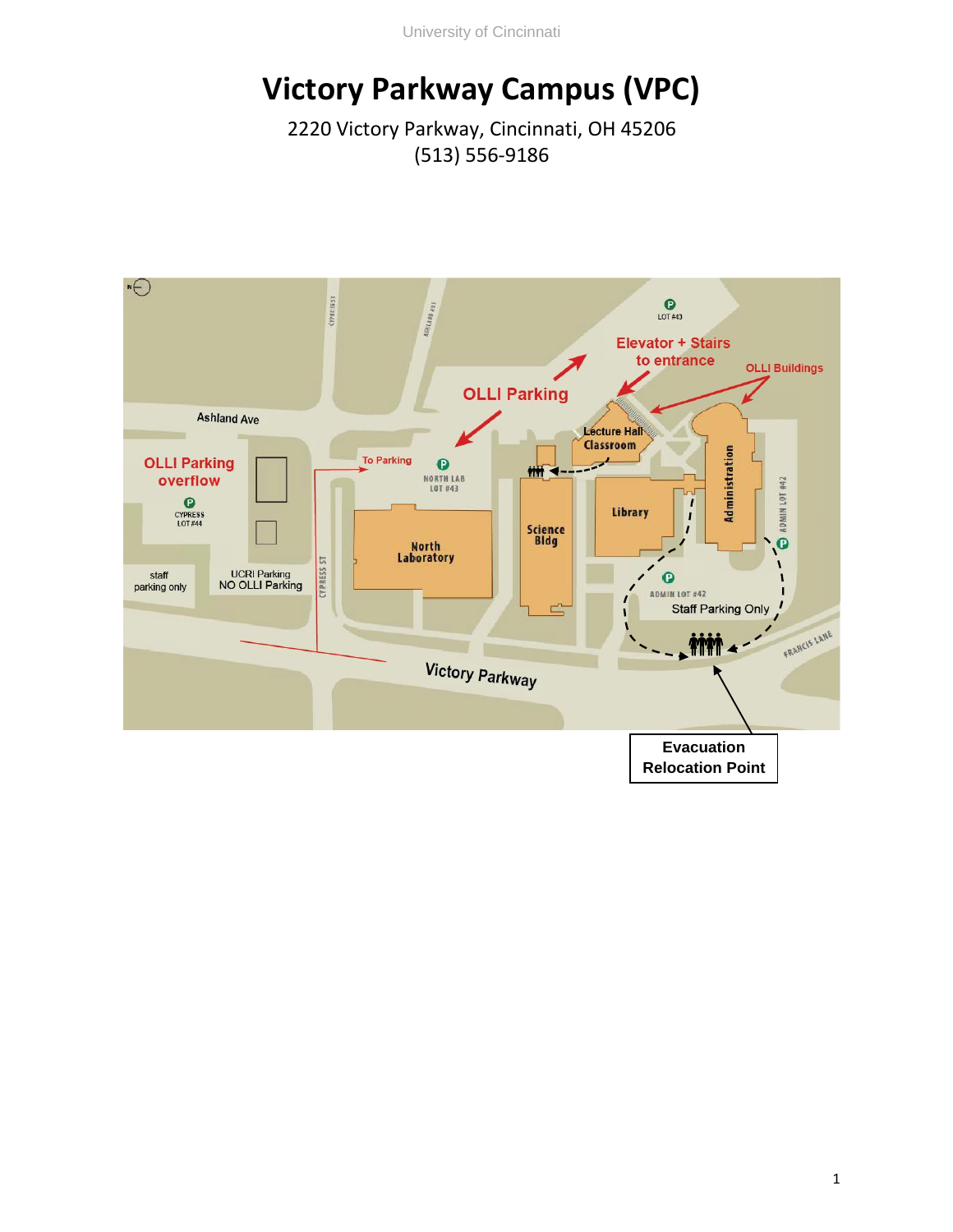# **Victory Parkway Campus (VPC)**

Emergency Response Procedures

Emergency response and evacuation information is posted in each classroom. Evacuation routes are posted in the lobby outside each classroom. In an emergency, alarm and voice warning system will activate.

### **Evacuation Procedures/Aid to Persons with Disabilities:**

- Respond immediately to alarm or voice evacuation message.
- Assist persons with disabilities **IF POSSIBLE** without endangering yourself or others. Remain with non-ambulatory disabled person in an Area of Rescue Assistance (ARA). In case of fire, seek place with an exterior window and a telephone, if possible.
	- o ARA locations:
		- VPC Administration Building: Room 802, 701, 501, 309
		- VPC Lecture Hall/ Classroom Building: Science Building vestibule
- Call UC Emergency at 513-556-1111 and report exact location of non-ambulatory person (building, floor, room number), or use Blue Help Phone located in the courtyard between Administration and Classroom buildings, at the bottom of the stairs to the parking lot, and in the parking lot in front of the Administration Building.
- Designate someone to meet arriving emergency personnel.

### **Health Emergency or Accident:**

- Call UC Emergency 513-556-1111. Note your exact location (e.g. UC VPC Campus, Administration Building, 501)
- Notify OLLI staff: 513-556-9186, 513-556-9174, or Administration Building Room 207.
- Designate someone to meet arriving emergency personnel.

### **Automated External Defibrillator (AED):**

• There are no AEDs at Victory Parkway. Call UC Emergency at 513-556-1111. Police/firefighters are within quick response distance.

### **Fire / Emergency Evacuation Relocation Points**

- VPC Administration Building: Go to sidewalk along Victory Parkway.
- VPC Classroom Building: Go to the vestibule area outside of the Science Building. Once the group has arrived at the relocation point, please call OLLI to check in: Cate: 513-505-5144; or Mary Pat 513-608-3902

### **Severe Weather Shelter location for Classroom & Administration Buildings:**

*VPC Administration Building*, 100 level interior hallway/stairway

• Disabled persons may use the elevators during severe weather emergency.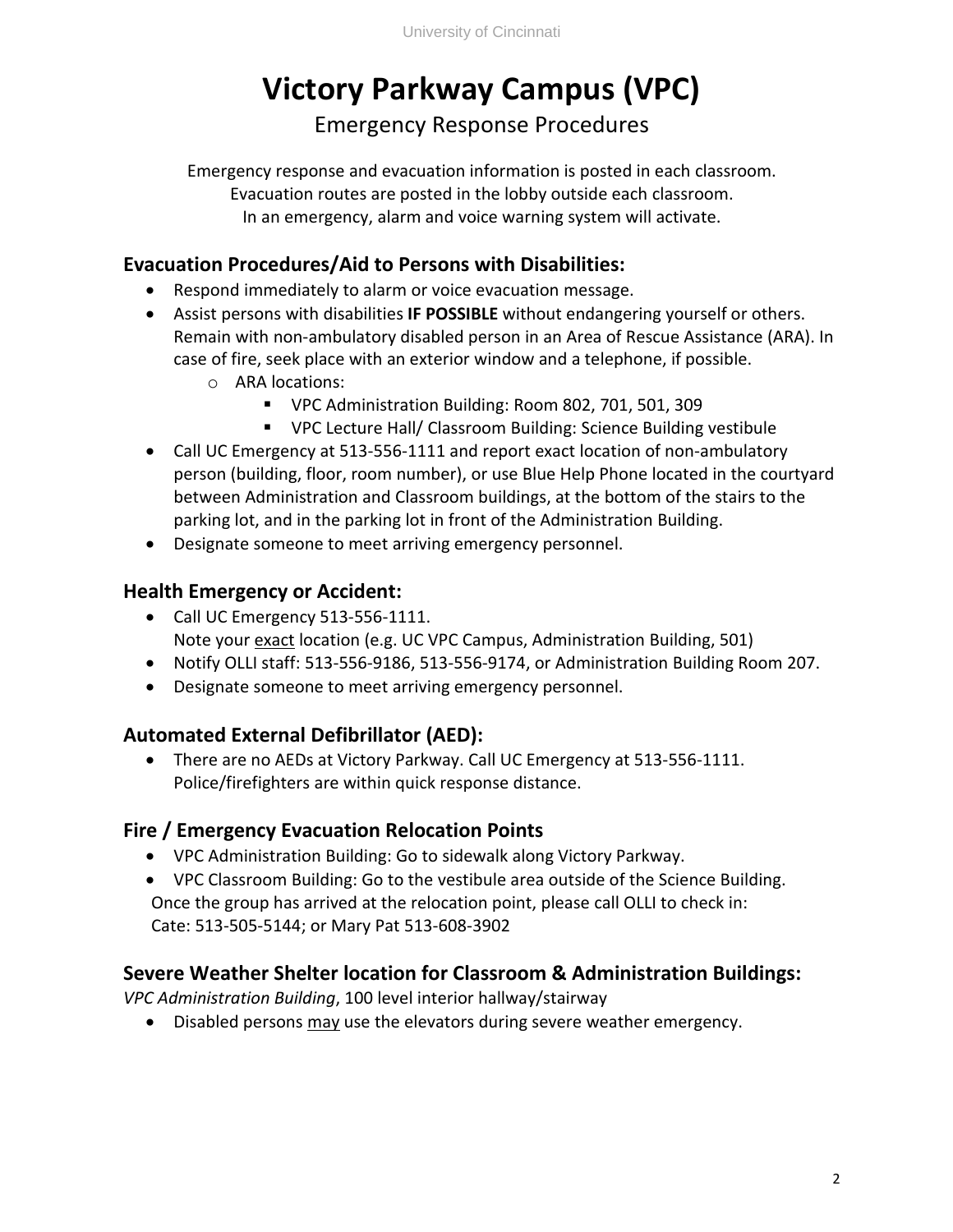University of Cincinnati

## **Clermont County Campus (UCC)**

4200 Clermont College Drive, Batavia, OH 45103 (513) 732-5200



- 1) Clermont College Library. Room M-120. (Red Safety Phone location)
- 5) Café
- 11) UC Public Safety/Security office. First Floor room S-170.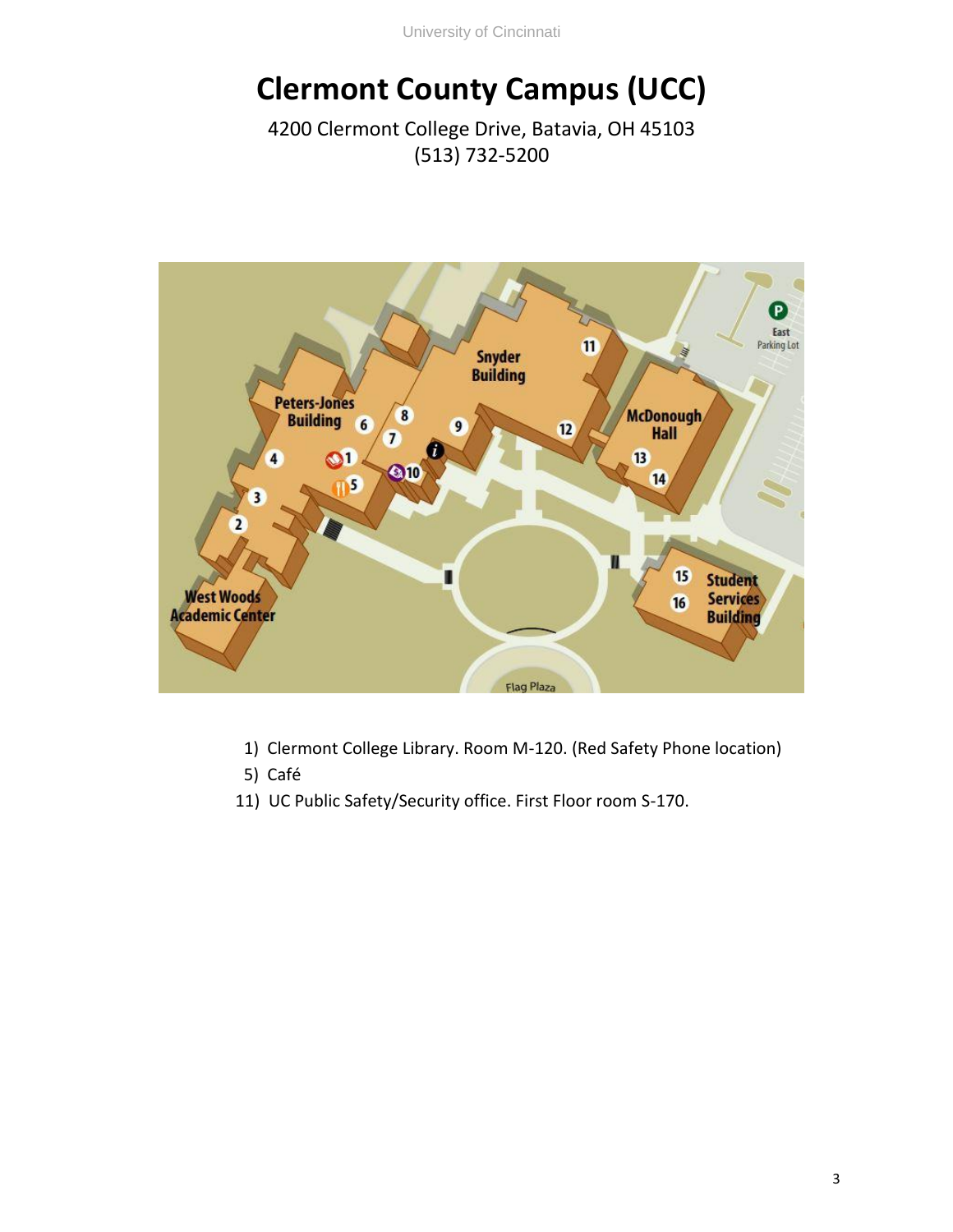## **Clermont County Campus (UCC)**

### Emergency Response Procedures

Emergency response and evacuation information is posted in each classroom. Evacuation routes are posted in the lobby outside each classroom. In an emergency, alarm and voice warning system will activate.

#### **Evacuation Procedures/Aid to Persons with Disabilities:**

- Respond immediately to alarm or voice evacuation message.
- Assist persons with disabilities **IF POSSIBLE** without endangering yourself or others. Remain with non-ambulatory disabled person in an Area of Rescue Assistance (ARA). In case of fire, seek place with an exterior window and a telephone, if possible.
	- o ARA locations:
		- UCC Peters-Jones Building: Stairwell near room 205
- Call UC Emergency at 513-556-1111 and report exact location of non-ambulatory person (building, floor, room number), or use Blue Help Phones.
- Designate someone to meet arriving emergency personnel.

### **Health Emergency or Accident:**

- *From a UC phone:* Call 9-556-1111 and STAY ON THE LINE. UC Police dispatch will answer your call 24 hours a day.
- *From a cell phone or pay phone:* Dial 556-1111 and STAY ON THE LINE.
- Or send a student to the red Emergency Phone outside the Library (M-120) (See location 1 on the map). This does not require a coin.
- Note your exact location (e.g. UC Clermont County Campus, Peter-Jones Building, 102)
- Notify OLLI staff: 513-556-9186 or 513-556-9174.
- Designate someone to meet arriving emergency personnel.

#### **Automated External Defibrillator (AED):**

• There are no AEDs at UC Clermont. Call UC Emergency at 513-556-1111. Police/firefighters are within quick response distance.

### **Fire / Emergency Evacuation Relocation Points**

- Evacuate the building through the nearest exit.
- Once the group has arrived at a safe area outside, please call OLLI to check in: Cate: 513-505-5144; or Mary Pat 513-608-3902

### **Severe Weather Shelter location for Classroom & Administration Buildings:**

*UC Clermont, Peters-Jones Building*: Lowest level away from windows and exterior doors.

• Disabled persons may use the elevators during severe weather emergency.